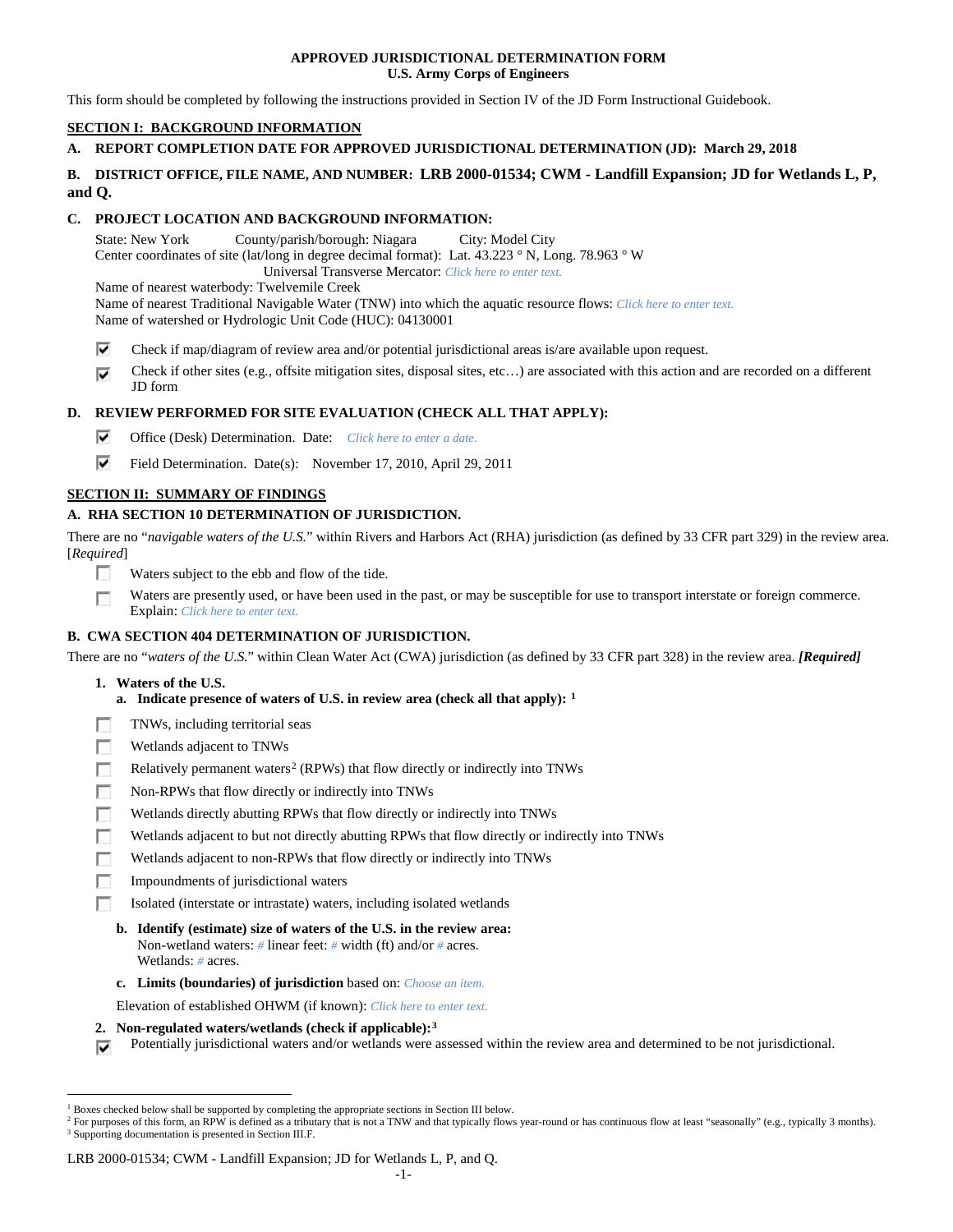Explain: **Wetland L (0.06 acres), Wetland P (0.42 acres), and Wetland Q (0.07 acres) are surrounded on all sides by upland vegetation and there is no evidence of surface water flow out of Wetlands L, P, and Q. Each of these wetlands is several hundred feet from the nearest non-wetland water of the US. Further, there is no evidence of an ecological continuum or shallow subsurface connection to another water of the US for any of these wetalnds. Therefore, these wetlands were found to be isolated, nonnavigable waters that have no substantial nexus to interstate or foreign commerce under 328.3(a)(i-iii)**

**In addition, there is a large retention/sediment pond on the project site. This were excavated from uplands, is maintained as a retention basin and is not a water of the US.**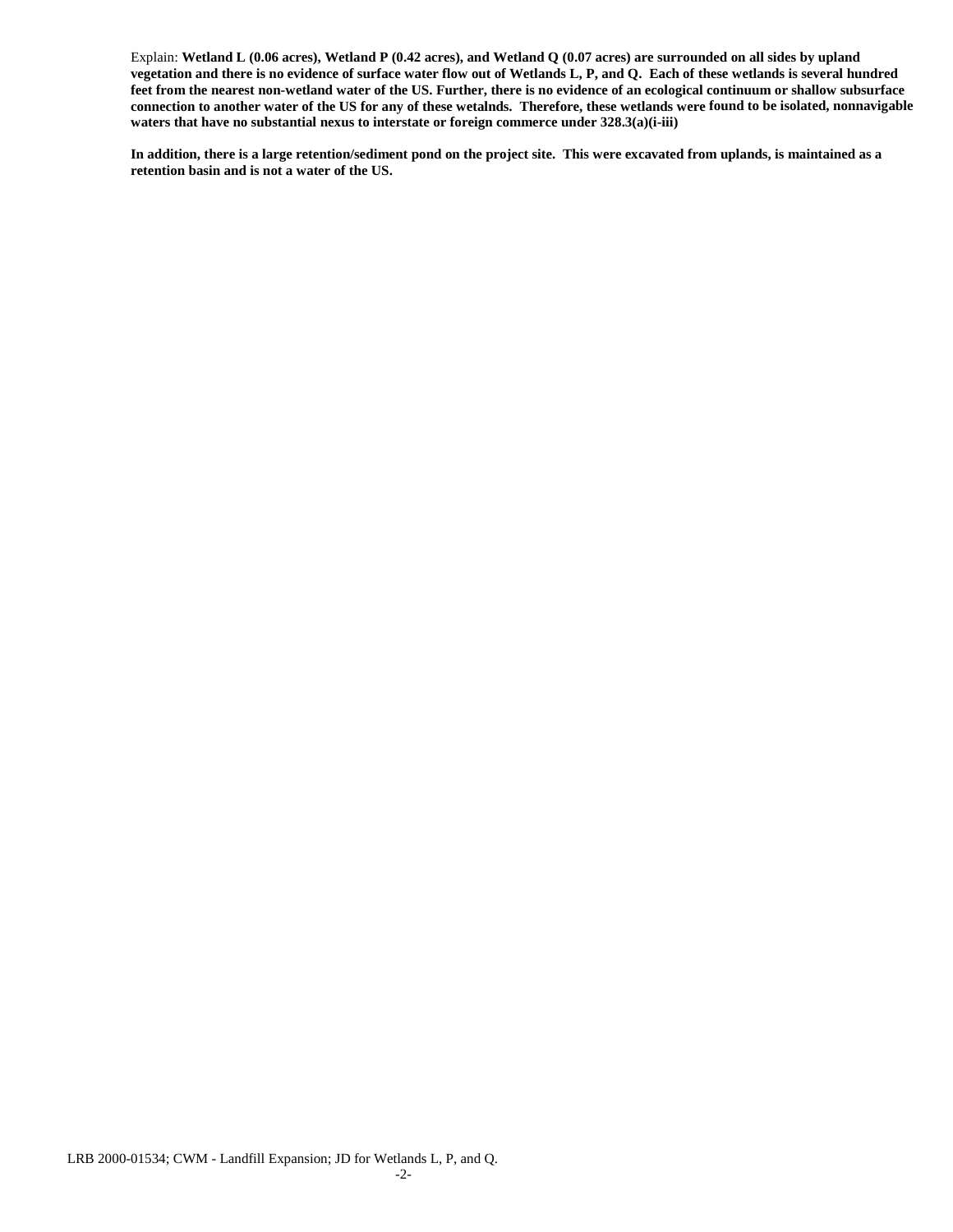### **SECTION III: CWA ANALYSIS**

### **A. TNWs AND WETLANDS ADJACENT TO TNWs**

**The agencies will assert jurisdiction over TNWs and wetlands adjacent to TNWs. If the aquatic resource is a TNW, complete Section III.A.1 and Section III.D.1. only; if the aquatic resource is a wetland adjacent to a TNW, complete Sections III.A.1 and 2 and Section III.D.1.; otherwise, see Section III.B below**.

- **1. TNW**  Identify TNW: *Click here to enter text.*
	- Summarize rationale supporting determination: *Click here to enter text.*
- **2. Wetland adjacent to TNW** Summarize rationale supporting conclusion that wetland is "adjacent": *Click here to enter text.*

### **B. CHARACTERISTICS OF TRIBUTARY (THAT IS NOT A TNW) AND ITS ADJACENT WETLANDS (IF ANY):**

**This section summarizes information regarding characteristics of the tributary and its adjacent wetlands, if any, and it helps determine whether or not the standards for jurisdiction established under Rapanos have been met.** 

**The agencies will assert jurisdiction over non-navigable tributaries of TNWs where the tributaries are "relatively permanent waters" (RPWs), i.e. tributaries that typically flow year-round or have continuous flow at least seasonally (e.g., typically 3 months). A wetland that directly abuts an RPW is also jurisdictional. If the aquatic resource is not a TNW, but has year-round (perennial) flow, skip to Section III.D.2. If the aquatic resource is a wetland directly abutting a tributary with perennial flow, skip to Section III.D.4.**

**A wetland that is adjacent to but that does not directly abut an RPW requires a significant nexus evaluation. Corps districts and EPA regions will include in the record any available information that documents the existence of a significant nexus between a relatively permanent tributary that is not perennial (and its adjacent wetlands if any) and a traditional navigable water, even though a significant nexus finding is not required as a matter of law.**

**If the waterbody[4](#page-2-0) is not an RPW, or a wetland directly abutting an RPW, a JD will require additional data to determine if the waterbody has a significant nexus with a TNW. If the tributary has adjacent wetlands, the significant nexus evaluation must consider the tributary in combination with all of its adjacent wetlands. This significant nexus evaluation that combines, for analytical purposes, the tributary and all of its adjacent wetlands is used whether the review area identified in the JD request is the tributary, or its adjacent wetlands, or both. If the JD covers a tributary with adjacent wetlands, complete Section III.B.1 for the tributary, Section III.B.2 for any onsite wetlands, and Section III.B.3 for all wetlands adjacent to that tributary, both onsite and offsite. The determination whether a significant nexus exists is determined in Section III.C below.**

**1. Characteristics of non-TNWs that flow directly or indirectly into TNW**

**(i) General Area Conditions:**

Watershed size: *# Choose an item.* Drainage area: *# Choose an item.*

Average annual rainfall: *#* inches Average annual snowfall: *#* inches

### **(ii) Physical Characteristics:**

- (a) Relationship with TNW:
	- Tributary flows directly into TNW.

n Tributary flows through *Choose an item.* tributaries before entering TNW.

Project waters are *Choose an item.* river miles from TNW. Project waters are *Choose an item.* river miles from RPW. Project waters are *Choose an item.* aerial (straight) miles from TNW. Project waters are *Choose an item.* aerial (straight) miles from RPW. Project waters cross or serve as state boundaries. Explain: *Click here to enter text.*

Identify flow route to TNW[5:](#page-2-1) *Click here to enter text.* Tributary stream order, if known: *Click here to enter text.*

(b) General Tributary Characteristics (check all that apply):

**Tributary** is: Natural

Artificial (man-made). Explain: *Click here to enter text.*

Manipulated (man-altered). Explain: *Click here to enter text.*

#### LRB 2000-01534; CWM - Landfill Expansion; JD for Wetlands L, P, and Q.

<span id="page-2-1"></span><span id="page-2-0"></span> $4$  Note that the Instructional Guidebook contains additional information regarding swales, ditches, washes, and erosional features generally and in the arid West. <sup>5</sup> Flow route can be described by identifying, e.g., tributary a, which flows through the review area, to flow into tributary b, which then flows into TNW.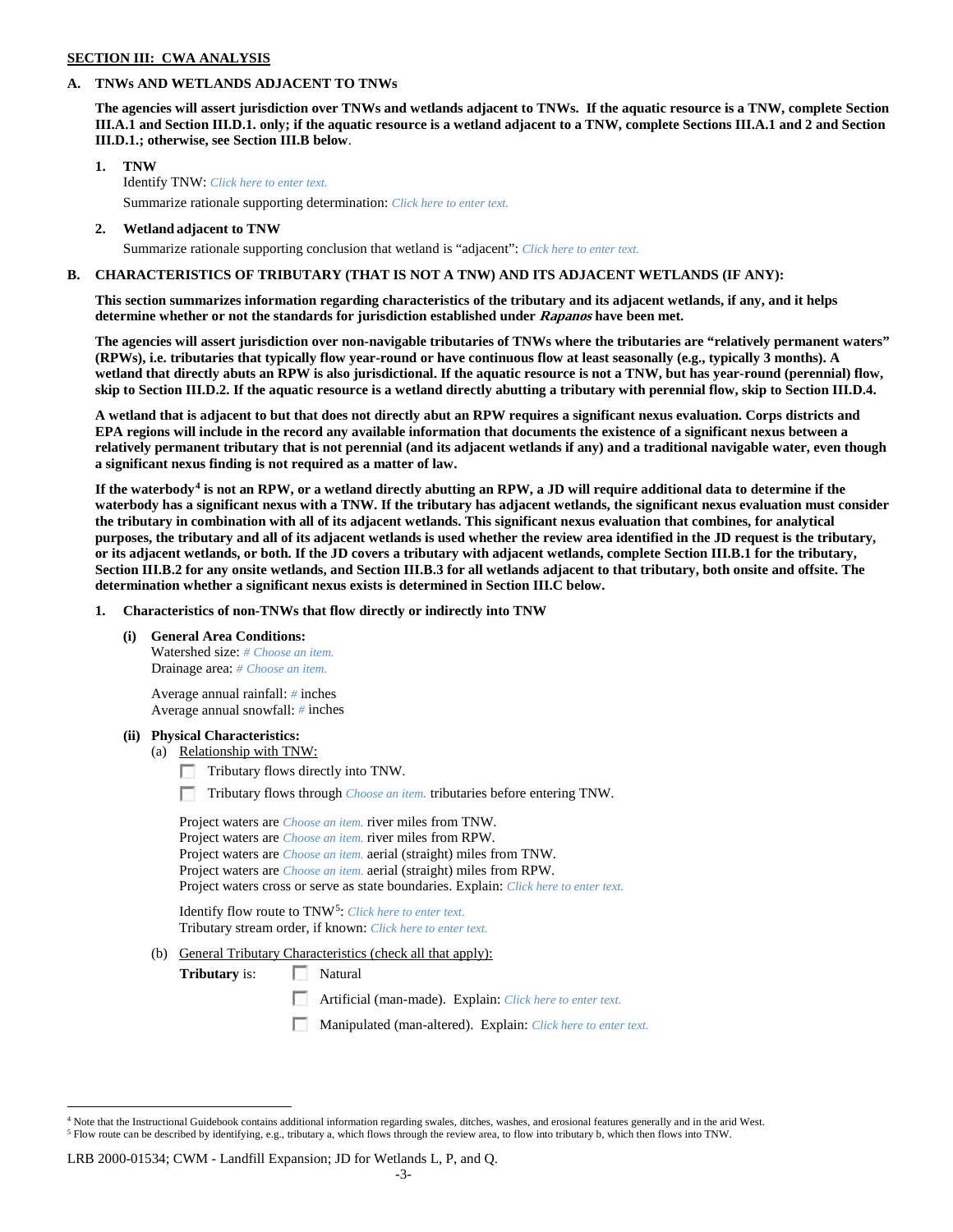| Tributary properties with respect to top of bank (estimate):<br>Average width: # feet<br>Average depth: # feet<br>Average side slopes: Choose an item.                                                                                                                                                                                         |                                                                     |                                                                                           |      |                                                                           |        |                  |  |                                                                                                                                     |  |  |
|------------------------------------------------------------------------------------------------------------------------------------------------------------------------------------------------------------------------------------------------------------------------------------------------------------------------------------------------|---------------------------------------------------------------------|-------------------------------------------------------------------------------------------|------|---------------------------------------------------------------------------|--------|------------------|--|-------------------------------------------------------------------------------------------------------------------------------------|--|--|
|                                                                                                                                                                                                                                                                                                                                                |                                                                     | Primary tributary substrate composition (check all that apply):                           |      |                                                                           |        |                  |  |                                                                                                                                     |  |  |
|                                                                                                                                                                                                                                                                                                                                                |                                                                     | <b>Silts</b>                                                                              |      | Sands                                                                     |        |                  |  | Concrete                                                                                                                            |  |  |
|                                                                                                                                                                                                                                                                                                                                                |                                                                     | Cobbles                                                                                   | L. S | Gravel                                                                    |        |                  |  | Muck                                                                                                                                |  |  |
|                                                                                                                                                                                                                                                                                                                                                |                                                                     | Bedrock                                                                                   | L.   | Vegetation. Type/% cover: Click here to enter text.                       |        |                  |  |                                                                                                                                     |  |  |
|                                                                                                                                                                                                                                                                                                                                                |                                                                     | Other. Explain: Click here to enter text.                                                 |      |                                                                           |        |                  |  |                                                                                                                                     |  |  |
|                                                                                                                                                                                                                                                                                                                                                |                                                                     | Tributary geometry: Choose an item.<br>Tributary gradient (approximate average slope): #% |      | Presence of run/riffle/pool complexes. Explain: Click here to enter text. |        |                  |  | Tributary condition/stability [e.g., highly eroding, sloughing banks]. Explain: Click here to enter text.                           |  |  |
| $(c)$ Flow:<br>Tributary provides for: Choose an item.<br>Estimate average number of flow events in review area/year: Choose an item.<br>Describe flow regime: Click here to enter text.<br>Other information on duration and volume: Click here to enter text.<br>Surface flow is: Choose an item. Characteristics: Click here to enter text. |                                                                     |                                                                                           |      |                                                                           |        |                  |  |                                                                                                                                     |  |  |
|                                                                                                                                                                                                                                                                                                                                                |                                                                     |                                                                                           |      |                                                                           |        |                  |  |                                                                                                                                     |  |  |
| Subsurface flow: Choose an item. Explain findings: Click here to enter text.<br>Dye (or other) test performed: Click here to enter text.<br>Tributary has (check all that apply):<br>$\Box$ Bed and banks<br>$\Box$ OHWM <sup>6</sup> (check all indicators that apply):                                                                       |                                                                     |                                                                                           |      |                                                                           |        |                  |  |                                                                                                                                     |  |  |
|                                                                                                                                                                                                                                                                                                                                                |                                                                     |                                                                                           |      |                                                                           |        |                  |  |                                                                                                                                     |  |  |
|                                                                                                                                                                                                                                                                                                                                                |                                                                     |                                                                                           |      |                                                                           |        |                  |  |                                                                                                                                     |  |  |
|                                                                                                                                                                                                                                                                                                                                                |                                                                     |                                                                                           |      | $\Box$ clear, natural line impressed on the bank $\Box$                   |        |                  |  | the presence of litter and debris                                                                                                   |  |  |
|                                                                                                                                                                                                                                                                                                                                                |                                                                     | changes in the character of soil                                                          |      |                                                                           |        |                  |  | destruction of terrestrial vegetation                                                                                               |  |  |
|                                                                                                                                                                                                                                                                                                                                                | <b>ISBN</b>                                                         | shelving                                                                                  |      |                                                                           |        |                  |  | the presence of wrack line                                                                                                          |  |  |
|                                                                                                                                                                                                                                                                                                                                                |                                                                     |                                                                                           |      | vegetation matted down, bent, or absent $\Box$                            |        | sediment sorting |  |                                                                                                                                     |  |  |
|                                                                                                                                                                                                                                                                                                                                                |                                                                     | leaf litter disturbed or washed away                                                      |      |                                                                           |        | scour            |  |                                                                                                                                     |  |  |
|                                                                                                                                                                                                                                                                                                                                                |                                                                     | sediment deposition                                                                       |      |                                                                           |        |                  |  | multiple observed or predicted flow events                                                                                          |  |  |
|                                                                                                                                                                                                                                                                                                                                                |                                                                     | water staining                                                                            |      |                                                                           |        |                  |  | abrupt change in plant community Click here to enter text.                                                                          |  |  |
|                                                                                                                                                                                                                                                                                                                                                |                                                                     | other (list): Click here to enter text.                                                   |      |                                                                           |        |                  |  |                                                                                                                                     |  |  |
|                                                                                                                                                                                                                                                                                                                                                | Discontinuous OHWM. <sup>7</sup> Explain: Click here to enter text. |                                                                                           |      |                                                                           |        |                  |  |                                                                                                                                     |  |  |
| If factors other than the OHWM were used to determine lateral extent of CWA jurisdiction (check all that apply):<br>Mean High Water Mark indicated by:<br>High Tide Line indicated by:                                                                                                                                                         |                                                                     |                                                                                           |      |                                                                           |        |                  |  |                                                                                                                                     |  |  |
| oil or scum line along shore objects<br>survey to available datum;                                                                                                                                                                                                                                                                             |                                                                     |                                                                                           |      |                                                                           |        |                  |  |                                                                                                                                     |  |  |
|                                                                                                                                                                                                                                                                                                                                                | FН                                                                  | fine shell or debris deposits (foreshore)<br>physical markings;<br>$\mathbb{R}$           |      |                                                                           |        |                  |  |                                                                                                                                     |  |  |
|                                                                                                                                                                                                                                                                                                                                                | $\mathbb{R}^n$                                                      | physical markings/characteristics                                                         |      |                                                                           | $\sim$ |                  |  | vegetation lines/changes in vegetation types.                                                                                       |  |  |
|                                                                                                                                                                                                                                                                                                                                                |                                                                     | tidal gauges                                                                              |      |                                                                           |        |                  |  |                                                                                                                                     |  |  |
|                                                                                                                                                                                                                                                                                                                                                |                                                                     | other (list): Click here to enter text.                                                   |      |                                                                           |        |                  |  |                                                                                                                                     |  |  |
|                                                                                                                                                                                                                                                                                                                                                | <b>Chemical Characteristics:</b>                                    |                                                                                           |      |                                                                           |        |                  |  | Characterize tributary (e.g., water color is clear, discolored, oily film; water quality; general watershed characteristics, etc.). |  |  |

Explain: *Click here to enter text.* Identify specific pollutants, if known: *Click here to enter text.*

**(iii)** 

<span id="page-3-0"></span> <sup>6</sup> <sup>6</sup>A natural or man-made discontinuity in the OHWM does not necessarily sever jurisdiction (e.g., where the stream temporarily flows underground, or where the OHWM has been removed by development or agricultural practices). Where there is a break in the OHWM that is unrelated to the waterbody's flow regime (e.g., flow over a rock outcrop or through a culvert), the agencies will look for indicators of flow above and below the break. 7 Ibid.

<span id="page-3-1"></span>LRB 2000-01534; CWM - Landfill Expansion; JD for Wetlands L, P, and Q.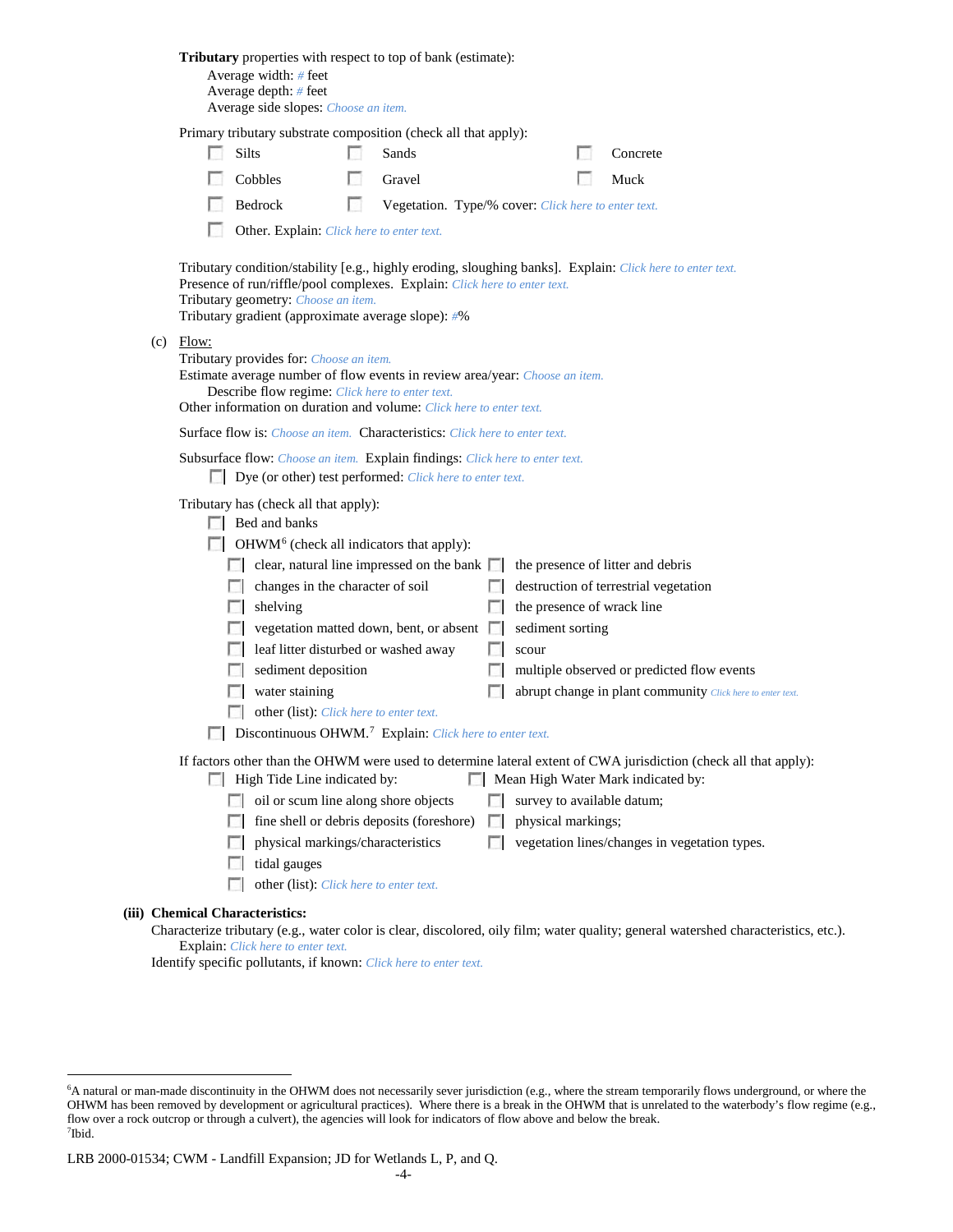### **(iv) Biological Characteristics. Channel supports (check all that apply):**

- Riparian corridor. Characteristics (type, average width): *Click here to enter text.*
- Wetland fringe. Characteristics: *Click here to enter text.*
- Habitat for:
	- Federally Listed species. Explain findings: *Click here to enter text.*
	- Fish/spawn areas. Explain findings: *Click here to enter text.*
	- Other environmentally-sensitive species. Explain findings: *Click here to enter text.* п.
	- n Aquatic/wildlife diversity. Explain findings: *Click here to enter text.*

#### **2. Characteristics of wetlands adjacent to non-TNW that flow directly or indirectly into TNW**

#### **(i) Physical Characteristics:**

- (a) General Wetland Characteristics:
	- Properties:

Wetland size: *#* acres Wetland type. Explain: *Click here to enter text.*

Wetland quality. Explain: *Click here to enter text.*

Project wetlands cross or serve as state boundaries. Explain: *Click here to enter text.*

(b) General Flow Relationship with Non-TNW: Flow is: *Choose an item.* Explain: *Click here to enter text.*

Surface flow is: *Choose an item.* Characteristics: *Click here to enter text.*

Subsurface flow: *Choose an item.* Explain findings: *Click here to enter text.*

Dye (or other) test performed: *Click here to enter text.*

#### (c) Wetland Adjacency Determination with Non-TNW:

- $\Box$  Directly abutting
- Not directly abutting
	- **The State** Discrete wetland hydrologic connection. Explain: *Click here to enter text.*
	- Ecological connection. Explain: *Click here to enter text.* **The Contract of the Contract of the Contract of the Contract of the Contract of the Contract of the Contract of the Contract of the Contract of the Contract of the Contract of the Contract of the Contract of the Contract**
	- $\sim$ Separated by berm/barrier. Explain: *Click here to enter text.*
- (d) Proximity (Relationship) to TNW

Project wetlands are *Choose an item.* river miles from TNW. Project waters are *Choose an item.* aerial (straight) miles from TNW. Flow is from: *Choose an item.* Estimate approximate location of wetland as within the *Choose an item.* floodplain.

#### **(ii) Chemical Characteristics:**

Characterize wetland system (e.g., water color is clear, brown, oil film on surface; water quality; general watershed characteristics; etc.). Explain: *Click here to enter text.*

Identify specific pollutants, if known: *Click here to enter text.*

### **(iii) Biological Characteristics. Wetland supports (check all that apply):**

- Riparian buffer. Characteristics (type, average width): *Click here to enter text.*
- Vegetation type/percent cover. Explain: *Click here to enter text.*
- $\Box$  Habitat for:
	- Federally Listed species. Explain findings: *Click here to enter text*.
	- Fish/spawn areas. Explain findings: *Click here to enter text*.
	- Other environmentally-sensitive species. Explain findings: *Click here to enter text.*
	- Aquatic/wildlife diversity. Explain findings: *Click here to enter text.*

#### **3. Characteristics of all wetlands adjacent to the tributary (if any)**

All wetland(s) being considered in the cumulative analysis: *Choose an item.* Approximately (*#*) acres in total are being considered in the cumulative analysis.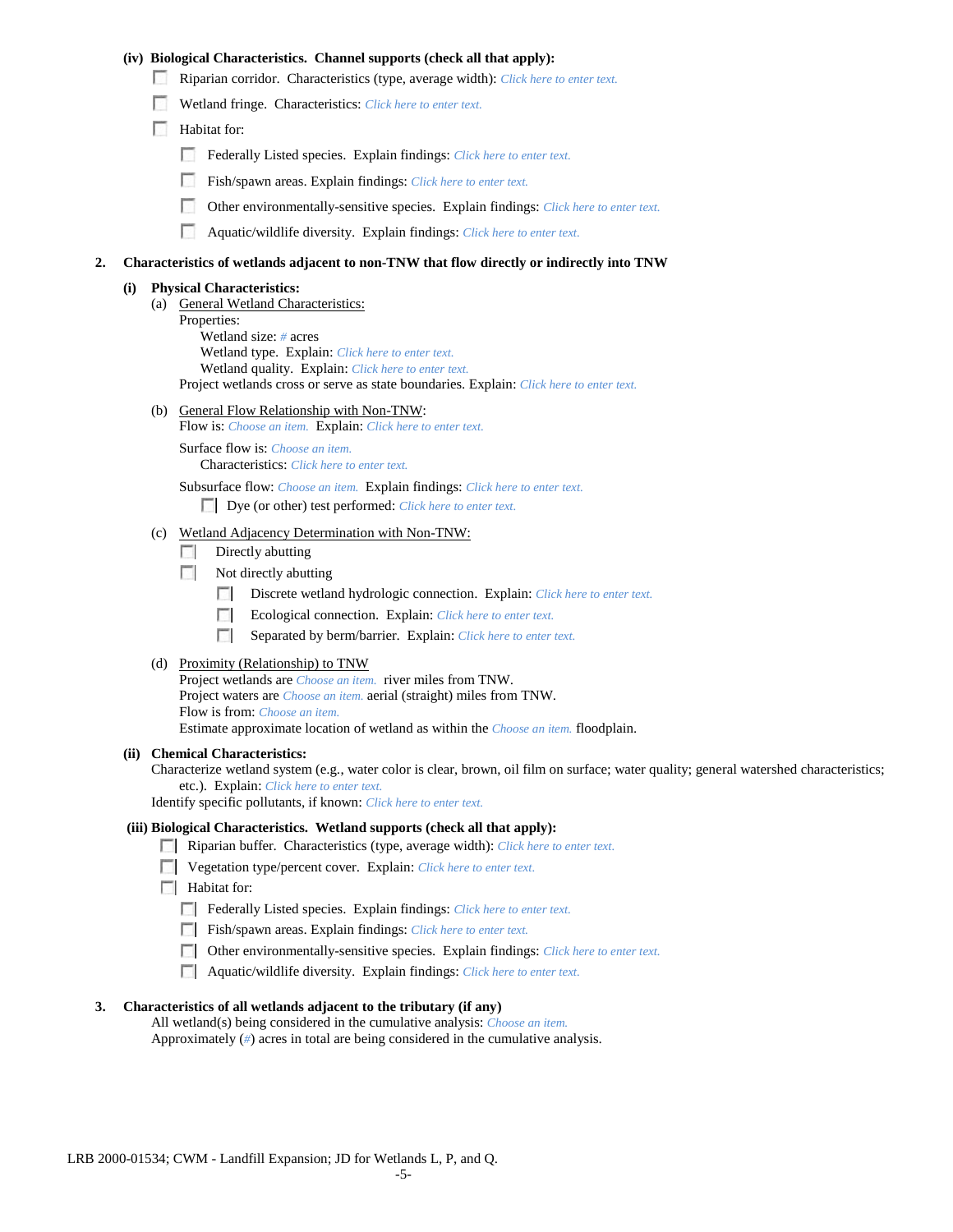For each wetland, specify the following:

| Directly abuts? $(Y/N)$ | Size (in acres) | Directly abuts? $(Y/N)$ | Size (in acres) |
|-------------------------|-----------------|-------------------------|-----------------|
|                         |                 |                         |                 |
| V/N                     |                 | Y/N                     |                 |
| V/N                     |                 | Y/N                     |                 |
|                         |                 | 77N                     |                 |

Summarize overall biological, chemical and physical functions being performed: *Click here to enter text.*

## **C. SIGNIFICANT NEXUS DETERMINATION**

**A significant nexus analysis will assess the flow characteristics and functions of the tributary itself and the functions performed by any wetlands adjacent to the tributary to determine if they significantly affect the chemical, physical, and biological integrity of a TNW. For each of the following situations, a significant nexus exists if the tributary, in combination with all of its adjacent wetlands, has more than a speculative or insubstantial effect on the chemical, physical and/or biological integrity of a TNW. Considerations when evaluating significant nexus include, but are not limited to the volume, duration, and frequency of the flow of water in the tributary and its proximity to a TNW, and the functions performed by the tributary and all its adjacent wetlands. It is not appropriate to determine significant nexus based solely on any specific threshold of distance (e.g. between a tributary and its adjacent wetland or between a tributary and the TNW). Similarly, the fact an adjacent wetland lies within or outside of a floodplain is not solely determinative of significant nexus.** 

### **Draw connections between the features documented and the effects on the TNW, as identified in the** *Rapanos* **Guidance and discussed in the Instructional Guidebook. Factors to consider include, for example:**

- Does the tributary, in combination with its adjacent wetlands (if any), have the capacity to carry pollutants or flood waters to TNWs, or to reduce the amount of pollutants or flood waters reaching a TNW?
- Does the tributary, in combination with its adjacent wetlands (if any), provide habitat and lifecycle support functions for fish and other species, such as feeding, nesting, spawning, or rearing young for species that are present in the TNW?
- Does the tributary, in combination with its adjacent wetlands (if any), have the capacity to transfer nutrients and organic carbon that support downstream foodwebs?
- Does the tributary, in combination with its adjacent wetlands (if any), have other relationships to the physical, chemical, or biological integrity of the TNW?

### *Note: the above list of considerations is not inclusive and other functions observed or known to occur should be documented below:*

- **1. Significant nexus findings for non-RPW that has no adjacent wetlands and flows directly or indirectly into TNWs.** Explain findings of presence or absence of significant nexus below, based on the tributary itself, then go to Section III.D: *Click here to enter text.*
- **2. Significant nexus findings for non-RPW and its adjacent wetlands, where the non-RPW flows directly or indirectly into TNWs.**  Explain findings of presence or absence of significant nexus below, based on the tributary in combination with all of its adjacent wetlands, then go to Section III.D: *Click here to enter text.*
- **3. Significant nexus findings for wetlands adjacent to an RPW but that do not directly abut the RPW.** Explain findings of presence or absence of significant nexus below, based on the tributary in combination with all of its adjacent wetlands, then go to Section III.D: *Click here to enter text.*

## **D. DETERMINATIONS OF JURISDICTIONAL FINDINGS. THE SUBJECT WATERS/WETLANDS ARE (CHECK ALL THAT APPLY):**

- **1. TNWs and Adjacent Wetlands.** Check all that apply and provide size estimates in review area:
	- TNWs: *#* linear feet *#* width (ft), Or, *#* acres.
	- **Wetlands adjacent to TNWs: # acres.**

## **2. RPWs that flow directly or indirectly into TNWs.**

- Tributaries of TNWs where tributaries typically flow year-round are jurisdictional. Provide data and rationale indicating that tributary is perennial: *Click here to enter text.*.
- Tributaries of TNW where tributaries have continuous flow "seasonally" (e.g., typically three months each year) are jurisdictional.  $\mathcal{L}$ Data supporting this conclusion is provided at Section III.B. Provide rationale indicating that tributary flows seasonally: *Click here to enter text.*.

Provide estimates for jurisdictional waters in the review area (check all that apply):

- Tributary waters: # linear feet # width (ft).
- Other non-wetland waters: *#* acres.

Identify type(s) of waters: *Click here to enter text.*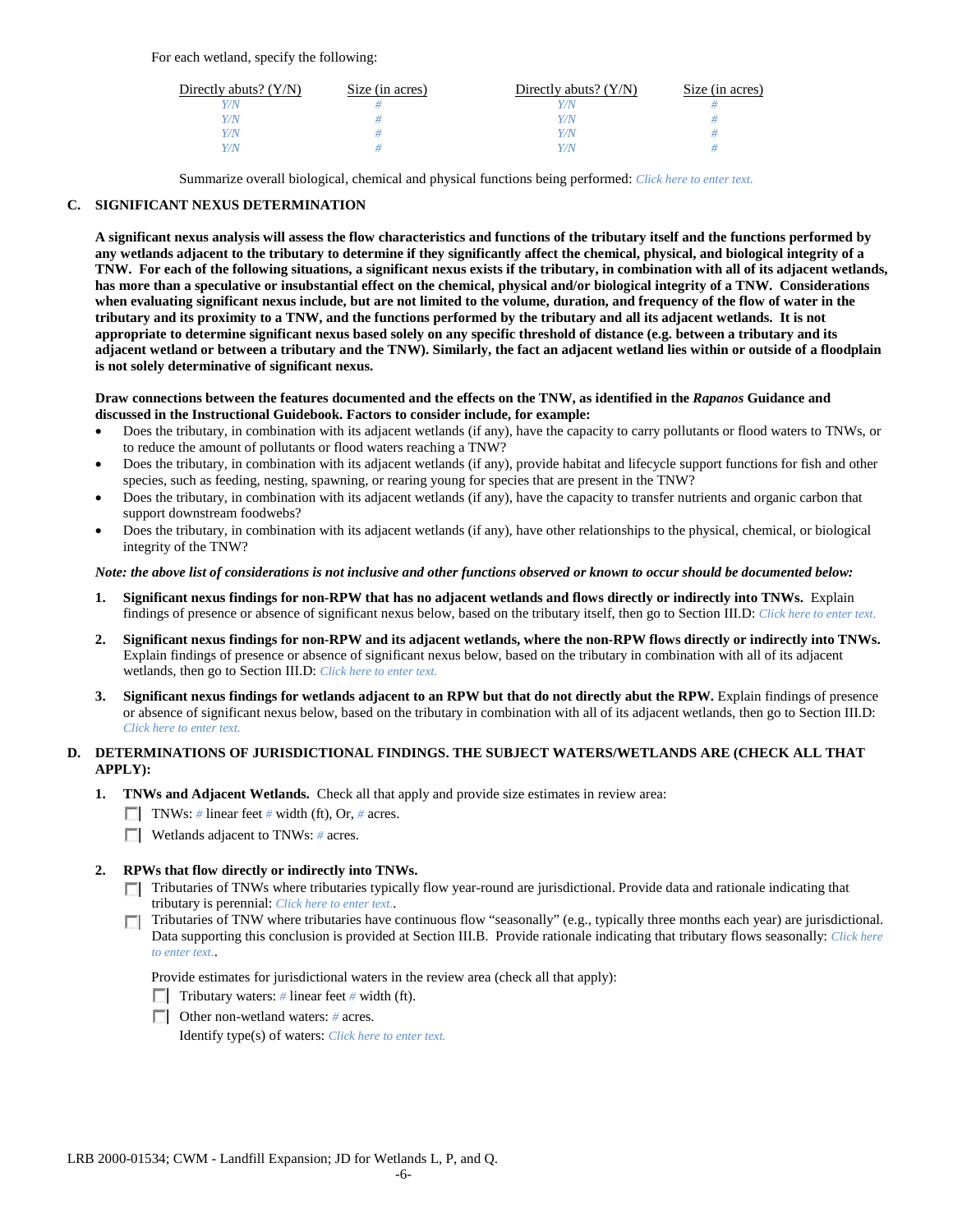### **3. Non-RPWs[8](#page-6-0) that flow directly or indirectly into TNWs.**

Waterbody that is not a TNW or an RPW, but flows directly or indirectly into a TNW, and it has a significant nexus with a TNW is jurisdictional. Data supporting this conclusion is provided at Section III.C.

Provide estimates for jurisdictional waters within the review area (check all that apply):

- **Tributary waters:** # linear feet # width (ft).
- Other non-wetland waters: # acres. Identify type(s) of waters: *Click here to enter text.*
- **4. Wetlands directly abutting an RPW that flow directly or indirectly into TNWs.**
	- **Wetlands directly abut RPW and thus are jurisdictional as adjacent wetlands.** 
		- $\Box$  Wetlands directly abutting an RPW where tributaries typically flow year-round. Provide data and rationale indicating that tributary is perennial in Section III.D.2, above. Provide rationale indicating that wetland is directly abutting an RPW: *Click here to enter text.*
		- Wetlands directly abutting an RPW where tributaries typically flow "seasonally." Provide data indicating that tributary is seasonal in Section III.B and rationale in Section III.D.2, above. Provide rationale indicating that wetland is directly abutting an RPW: *Click here to enter text.*

Provide acreage estimates for jurisdictional wetlands in the review area: *#* acres.

- **5. Wetlands adjacent to but not directly abutting an RPW that flow directly or indirectly into TNWs.**
	- $\Box$  Wetlands that do not directly abut an RPW, but when considered in combination with the tributary to which they are adjacent and with similarly situated adjacent wetlands, have a significant nexus with a TNW are jurisidictional. Data supporting this conclusion is provided at Section III.C.

Provide acreage estimates for jurisdictional wetlands in the review area: *#* acres.

- **6. Wetlands adjacent to non-RPWs that flow directly or indirectly into TNWs.** 
	- Wetlands adjacent to such waters, and have when considered in combination with the tributary to which they are adjacent Г. and with similarly situated adjacent wetlands, have a significant nexus with a TNW are jurisdictional. Data supporting this conclusion is provided at Section III.C.

Provide estimates for jurisdictional wetlands in the review area: *#* acres.

### **7. Impoundments of jurisdictional waters. [9](#page-6-1)**

As a general rule, the impoundment of a jurisdictional tributary remains jurisdictional.

- Demonstrate that impoundment was created from "waters of the U.S.," or
- Demonstrate that water meets the criteria for one of the categories presented above (1-6), or
- n Demonstrate that water is isolated with a nexus to commerce (see E below).
- **E. ISOLATED [INTERSTATE OR INTRA-STATE] WATERS, INCLUDING ISOLATED WETLANDS, THE USE, DEGRADATION OR DESTRUCTION OF WHICH COULD AFFECT INTERSTATE COMMERCE, INCLUDING ANY SUCH WATERS (CHECK ALL THAT APPLY):[10](#page-6-2)**
	- which are or could be used by interstate or foreign travelers for recreational or other purposes.
	- from which fish or shellfish are or could be taken and sold in interstate or foreign commerce.
	- which are or could be used for industrial purposes by industries in interstate commerce.
	- Interstate isolated waters.Explain: *Click here to enter text.*
	- Other factors.Explain: *Click here to enter text.*

#### **Identify water body and summarize rationale supporting determination:** *Click here to enter text.*

Provide estimates for jurisdictional waters in the review area (check all that apply):

- Tributary waters: # linear feet # width (ft).
- Other non-wetland waters: *#* acres.

Identify type(s) of waters: *Click here to enter text.*

Wetlands: *#* acres.

 $\frac{1}{8}$ 

<span id="page-6-1"></span><span id="page-6-0"></span><sup>&</sup>lt;sup>8</sup>See Footnote # 3.<br><sup>9</sup> To complete the analysis refer to the key in Section III.D.6 of the Instructional Guidebook.

<span id="page-6-2"></span><sup>&</sup>lt;sup>10</sup> Prior to asserting or declining CWA jurisdiction based solely on this category, Corps Districts will elevate the action to Corps and EPA HQ for review consistent with the process described in the Corps/EPA *Memorandum Regarding CWA Act Jurisdiction Following Rapanos.*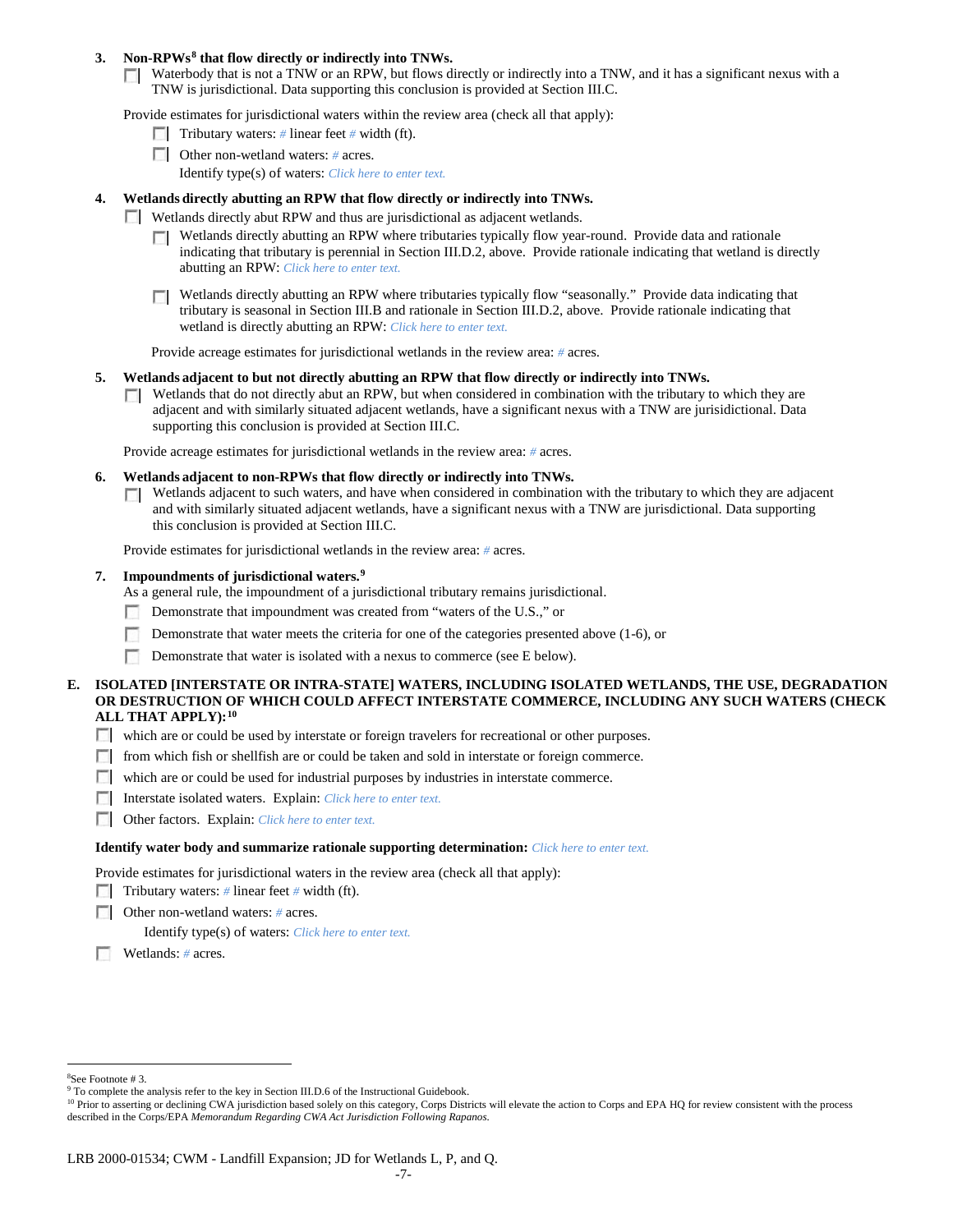| F.     NON-JURISDICTIONAL WATERS, INCLUDING WETLANDS (CHECK ALL THAT APPLY): |  |  |
|------------------------------------------------------------------------------|--|--|
|                                                                              |  |  |

| If potential wetlands were assessed within the review area, these areas did not meet the criteria in the 1987 Corps of Engineers |
|----------------------------------------------------------------------------------------------------------------------------------|
| Wetland Delineation Manual and/or appropriate Regional Supplements.                                                              |

- ⊽ Review area included isolated waters with no substantial nexus to interstate (or foreign) commerce.
	- **Prior to the Jan 2001 Supreme Court decision in "***SWANCC*," the review area would have been regulated based solely on the "Migratory Bird Rule" (MBR).
	- Waters do not meet the "Significant Nexus" standard, where such a finding is required for jurisdiction. Explain: Click here to enter text.
- F Other: (explain, if not covered above): *Click here to enter text.*

Provide acreage estimates for non-jurisdictional waters in the review area, where the sole potential basis of jurisdiction is the MBR factors (i.e., presence of migratory birds, presence of endangered species, use of water for irrigated agriculture), using best professional judgment (check all that apply):

Non-wetland waters (i.e., rivers, streams): *#* linear feet *#* width (ft).

|  |  |  | Lakes/ponds: $# \, \text{acres.}$ |
|--|--|--|-----------------------------------|
|--|--|--|-----------------------------------|

п

- **1999** Other non-wetland waters: *#* acres. List type of aquatic resource: *Click here to enter text.*.
- Wetlands: 0.55 acres.

Provide acreage estimates for non-jurisdictional waters in the review area that do not meet the "Significant Nexus" standard, where such a finding is required for jurisdiction (check all that apply):

- Non-wetland waters (i.e., rivers, streams): *#* linear feet *#* width (ft).
- Lakes/ponds: *#* acres.
- $\mathcal{L}$ Other non-wetland waters: *#* acres. List type of aquatic resource: *Click here to enter text.*.
- Wetlands: # acres.

### **SECTION IV: DATA SOURCES.**

- **A. SUPPORTING DATA. Data reviewed for JD (check all that apply -** checked items shall be included in case file and, where checked and requested, appropriately reference sources below):
	- Maps, plans, plots or plat submitted by or on behalf of the applicant/consultant: *Click here to enter text.*
	- $\nabla$  Data sheets prepared/submitted by or on behalf of the applicant/consultant.
		- Office concurs with data sheets/delineation report.
		- Office does not concur with data sheets/delineation report.
	- Data sheets prepared by the Corps: *Click here to enter text.*
	- **Corps navigable waters' study:** *Click here to enter text.*
	- U.S. Geological Survey Hydrologic Atlas: *Click here to enter text.*
		- **USGS NHD data.**

п

- USGS 8 and 12 digit HUC maps.
- U.S. Geological Survey map(s). Cite scale & quad name: 1:24K, Ransomville, NY
- USDA Natural Resources Conservation Service Soil Survey. Citation: Niagara county, NY
- National wetlands inventory map(s). Cite name: Ransomville, NY ⊽
- State/Local wetland inventory map(s): NYS Wetlands Mapping
- FEMA/FIRM maps: *Click here to enter text.*
- 100-year Floodplain Elevation is: *Click here to enter text.* (National Geodectic Vertical Datum of 1929)
- **Photographs:**  $\bullet$  Aerial (Name & Date): Bing and Google On-line photographs from multiple years
	- or **Other (Name & Date):** *Click here to enter text.*
- **Previous determination(s). File no. and date of response letter:** *Click here to enter text.*
- Applicable/supporting case law: *Click here to enter text.* п
- Applicable/supporting scientific literature: *Click here to enter text.*  $\overline{a}$
- Other information (please specify): *Click here to enter text.*  $\overline{a}$

**B. ADDITIONAL COMMENTS TO SUPPORT JD:** this is a reverification of an approved JD from 2011. Given the highly disturbed and controlled environment at the site, it is very unlikely on the ground conditions have changed since the original JD. In addition, the remaining wetlands on the site will be processed using a preliminary JD.